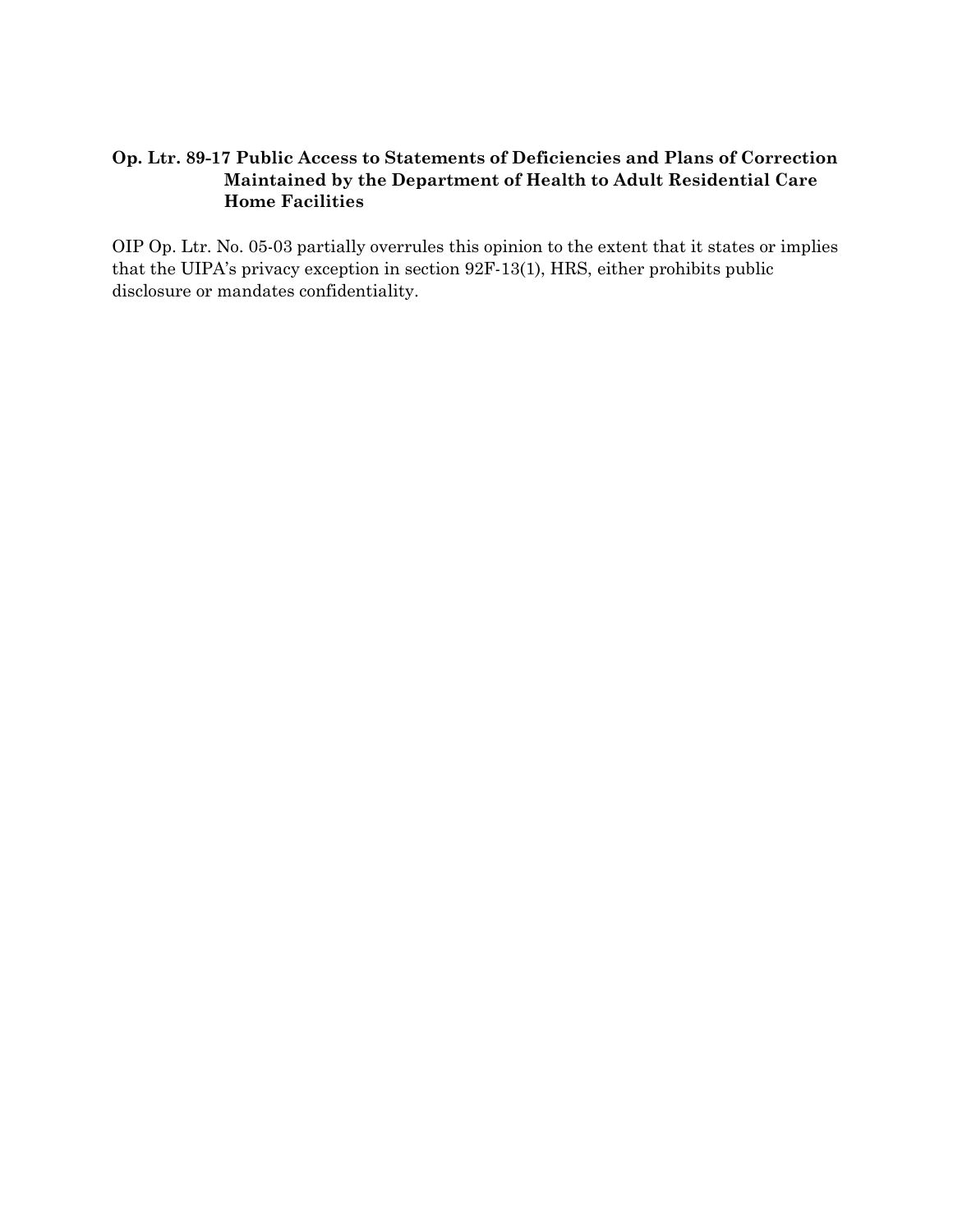December 27, 1989

## MEMORANDUM

- TO: The Honorable Jeanette C. Takamura, Ph.D. Director, Executive Office on Aging
- FROM: Hugh R. Jones, Staff Attorney
- SUBJECT: Public Access to Statements of Deficiencies and Plans of Correction Maintained by the Department of Health Relating to Adult Residential Care Home Facilities

This is in reply to your letter dated September 27, 1989, requesting an advisory opinion regarding whether the public has the right to inspect and copy "Statement(s) of Deficiencies and Plan(s) of Correction" maintained by the Department of Health, Hospital and Medical Facilities Branch, which relate to adult residential care home facilities.

## ISSUE PRESENTED

Whether the public has the right, under the Uniform Information Practices Act (Modified) ("UIPA"), chapter 92F, Hawaii Revised Statutes, to inspect and copy "Statement(s) of Deficiencies and Plan(s) of Correction" compiled by the Department of Health's Hospital and Medical Facilities Branch which concern adult residential care home facilities' compliance with regulations issued to protect the health, safety, and welfare of the residents of such facilities.

## BRIEF ANSWER

Under the UIPA, we conclude that the public has the right to inspect and copy each "Statement of Deficiencies and Plan of Correction" compiled and maintained by the Department of Health, after deletion of information which would identify any resident of an adult residential care facility, or their medical condition or history. Under the UIPA, individuals have a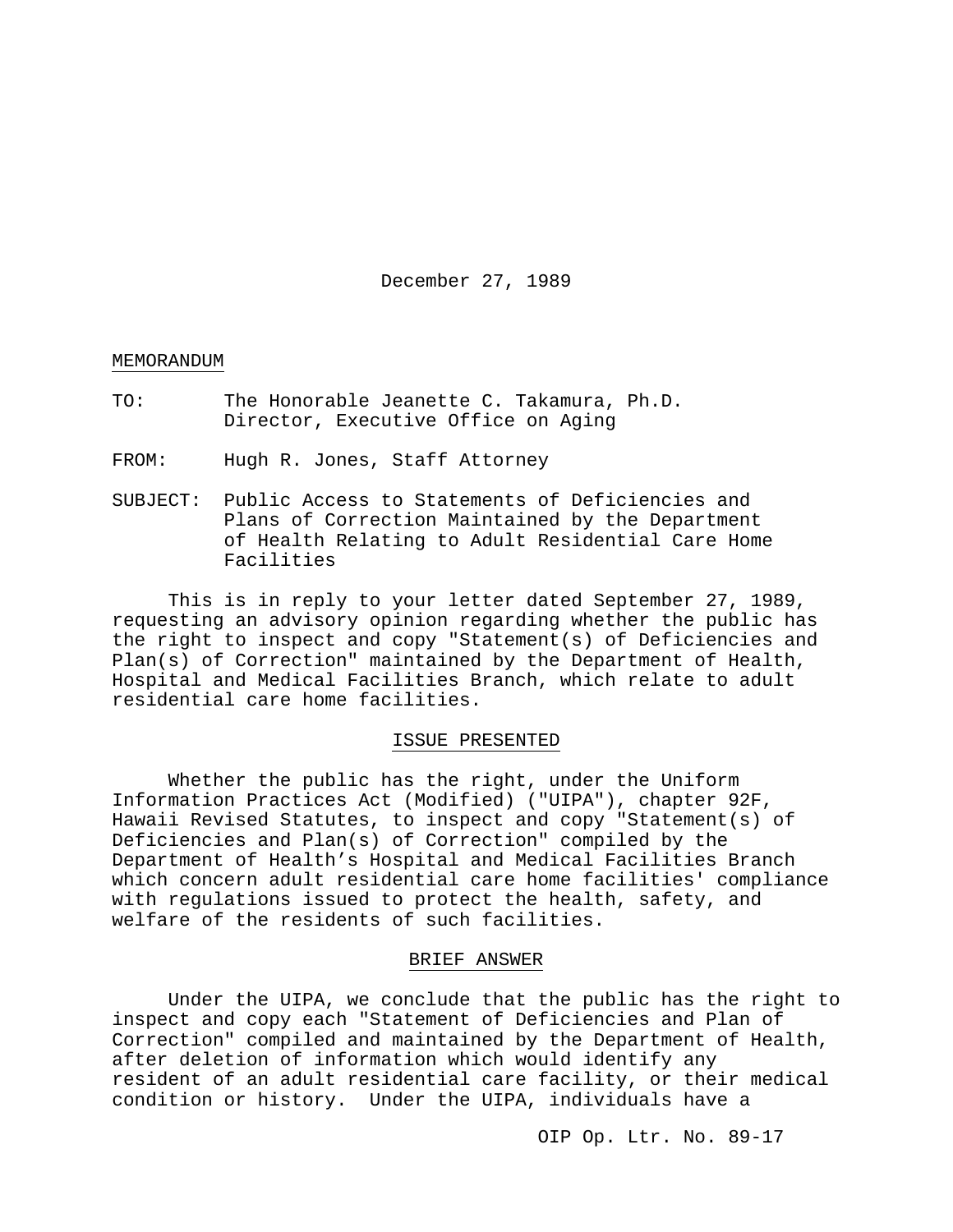significant privacy interest in information relating to their "medical . . . history, diagnosis, condition, treatment or evaluation." Haw. Rev. Stat. Þ 92F-14(b)(1) (Supp. 1989). Based upon the facts presented, the public interest in disclosure is not sufficiently strong to outweigh an individual's privacy interest in such information, and therefore, disclosure of the names of the residents of such facilities and details relating to their medical condition or history would constitute a "clearly<br>unwarranted invasion of personal privacy" under the UIPA. Given unwarranted invasion of personal privacy" under the UIPA. different facts, there could be instances where an agency must even disclose information regarding a resident's name, medical condition, or history "pursuant to a showing of compelling circumstances affecting the health or safety of any individual" or if the balance of interests tips in favor of public disclosure. Haw. Rev. Stat.  $\S$ § 92F-12(b)(3) and 92F-13(1) (Supp. 1989).

There is a significant public interest in determining whether an adult residential care home has complied with departmental rules enacted for the health, safety, and welfare of the facility's residents. Although these records have been compiled for law enforcement purposes, their disclosure would not frustrate legitimate government function under section 92F-13(3), Hawaii Revised Statutes, where the target of a potential law enforcement proceeding is in possession of that government record. However, similar law enforcement records not under consideration herein may be protected in the event that disclosure would, for example, reveal the identity of a confidential informant, or constitute a clearly unwarranted invasion of personal privacy.

## FACTS

The Department of Health ("Department") licenses and regulates the operation of adult residential care homes pursuant to chapter 321, Hawaii Revised  $\Box$ Statutes, and title II, chapter 100, Hawaii Administrative Rules. An adult residential care home ("ARCH") is:

> [A]ny facility providing twenty-four-hour living accommodations, for a fee, to adults unrelated to the family, who require at least minimal assistance in the activities of daily living, personal care services, protection,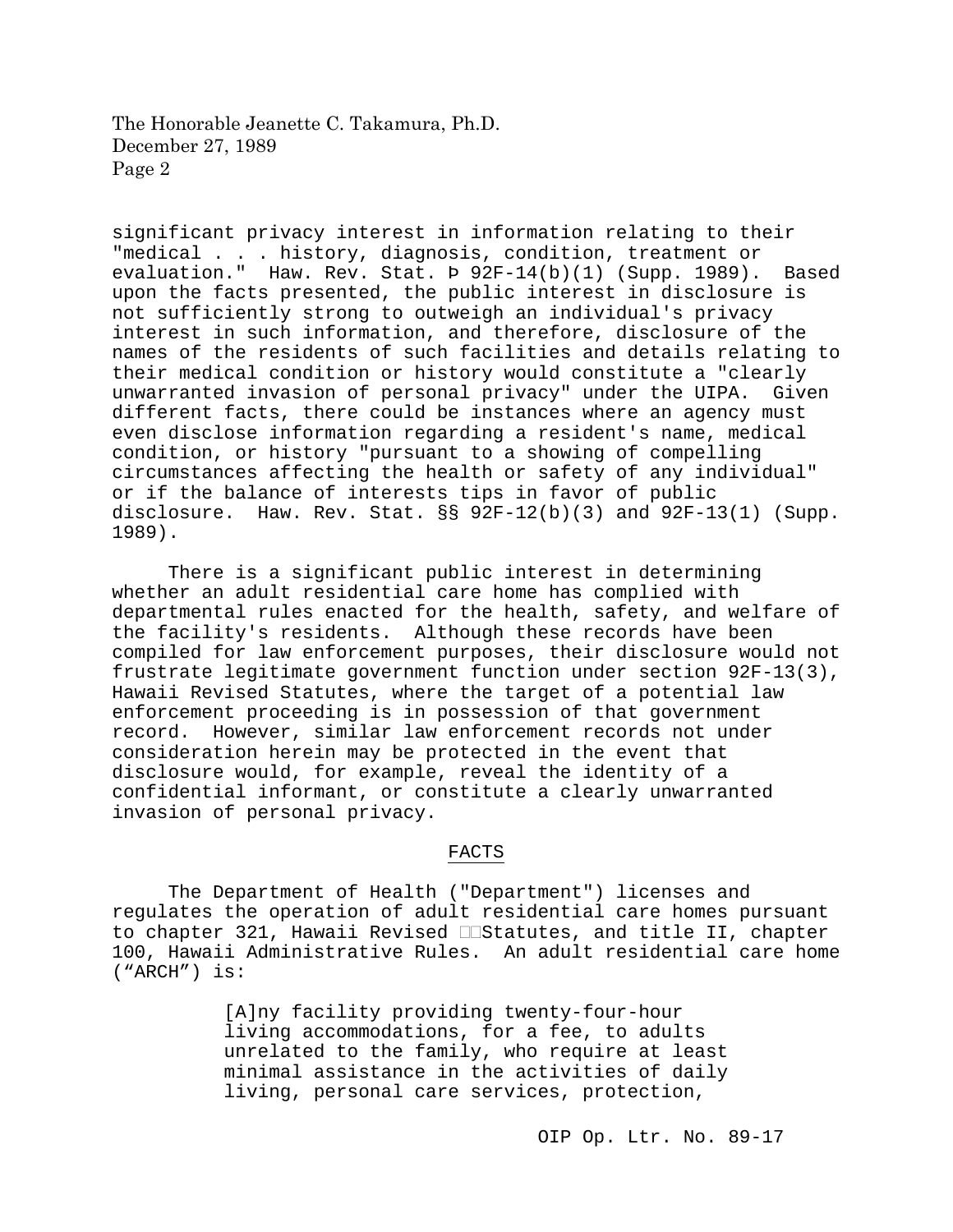> and health care services, but who do not need the professional health services provided in an intermediate, skilled nursing, or acute care facility.

Haw. Rev. Stat. § 321-15.1 (Supp. 1989).

As part of an ARCH facility's annual or semi-annual license renewal, representatives of the Department conduct an inspection of that ARCH's facility to determine whether it is in compliance with the Department's regulations and is otherwise protecting the health, safety, and welfare of its residents. If the licensee is found in violation of the Department's regulations, the licensee is issued a "Statement of Deficiencies" which describes each pertinent rule violation. Also contained in a "Statement of Deficiencies" is the facility's name, address, date of inspection, and the facility's administrator's signature. In response to this Statement, the licensee is required to submit a<br>"Plan of Correction" to the Department for each violation. The "Plan of Correction" to the Department for each violation. "Plan of Correction" either provides that each violation has been corrected or contains a proposal for correction. The Statement of Deficiencies and Plan of Correction constitute one document and shall be referred to hereinafter as "Statement."

The Statement often contains the names of residents of an ARCH facility and details relating to their medical history, condition, or treatment. For example, the Statement may state that a resident has not had a current dental exam or that the resident's medications were incorrectly noted in the licensee's records. Specifically, an example of a "typical" Statement submitted for our review identified a resident and the particular<br>medications prescribed by that resident's physician. Other medications prescribed by that resident's physician. information contained in Statements submitted for our review noted that the facility's policies regarding residents' rights needed updating, that medications given to residents were not noted on a physician's order sheet, that there were inadequate means available to signal attendants at bedsides and in bathrooms, and that there were inadequate refrigeration facilities.

In the usual case, a licensee voluntarily corrects the violations listed in the Statement. However, in the event that the licensee fails to correct the violation, the Department may refuse to renew that facility's license.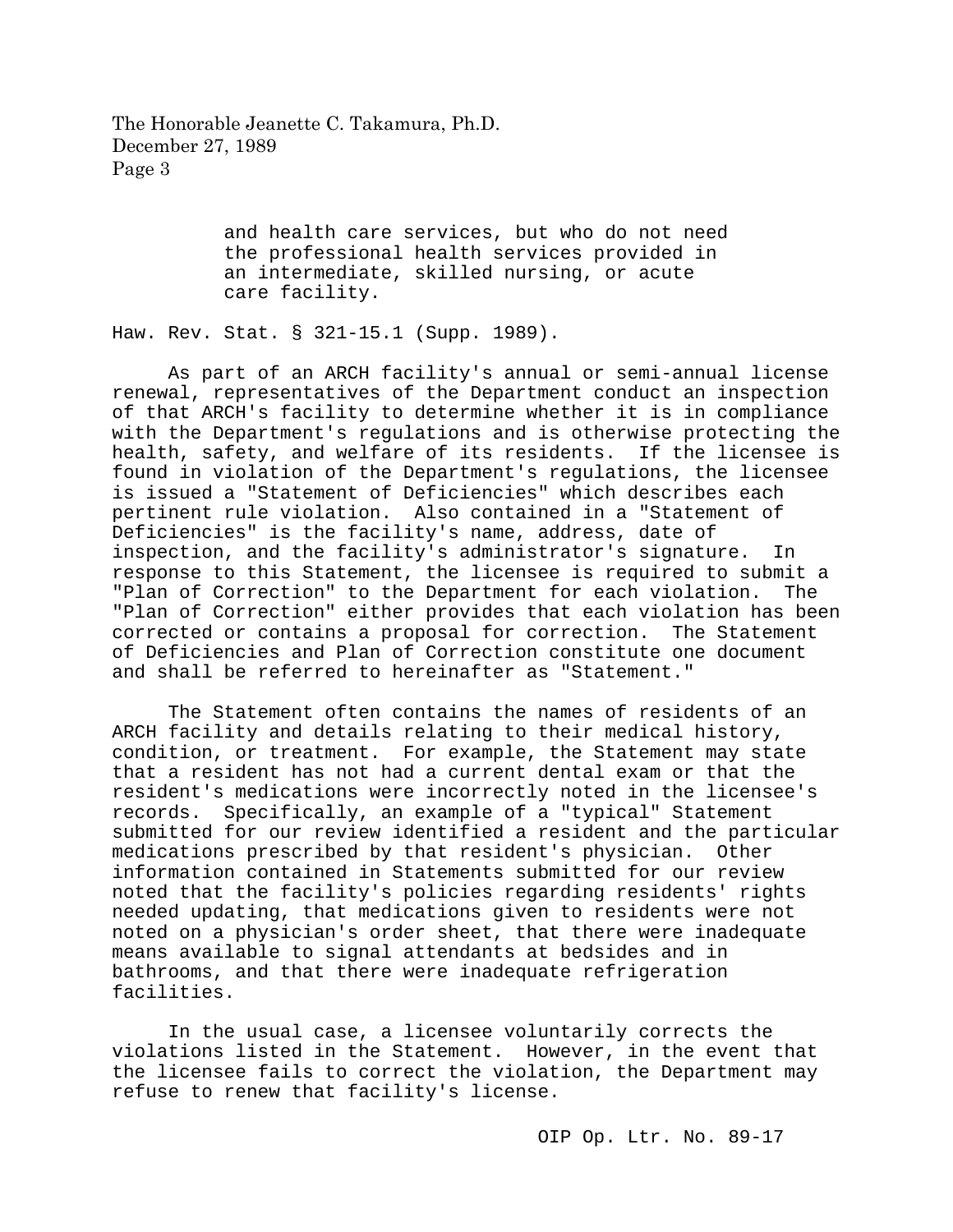The Executive Office on Aging is preparing a consumer's guide to choosing an ARCH facility and requests an advisory opinion concerning whether the public may inspect and copy the Statements as a source of information to consider in selecting an ARCH facility for themselves or another.

## DISCUSSION

Under the UIPA, "[a]ll government records are open to public inspection unless access is restricted or closed by law." Haw. Rev. Stat. § 92F-11(a) (Supp. 1989). Exceptions to this general rule of access are set forth at section 92F-13, Hawaii Revised Statutes.  $ff$ , Among other things, the UIPA does not require an agency to disclose "[g]overnment records which, if disclosed, would constitute a clearly unwarranted invasion of personal privacy." Haw. Rev. Stat. Þ 92F-13(1) (Supp. 1989). The application of this exception requires the balancing of interests:

> Disclosure of a government record shall not constitute a clearly unwarranted invasion of personal privacy if the public interest in disclosure outweighs the privacy interests of the individual.

Haw. Rev. Stat. § 92F-14(a) (Supp. 1989).

Further, unless an individual's privacy interest is significant, "a scintilla of public interest in disclosure will preclude a finding of a clearly unwarranted invasion of personal privacy." S. Conf. Comm. Rep. No. 235, 14th Leg., 1988 Reg. Sess., Haw. S.J. 689, 690 (1988). Section 92F-14(b), Hawaii Revised Statutes, enumerates examples of information in which an individual has a significant privacy interest and includes:

> Information relating to medical, psychiatric, or psychological history, diagnosis, condition, treatment, or evaluation . . . .

Haw. Rev. Stat. § 92F-14(b)(1) (Supp. 1989).

The Statements submitted for our review as examples of "typical Statements," contained information relating to the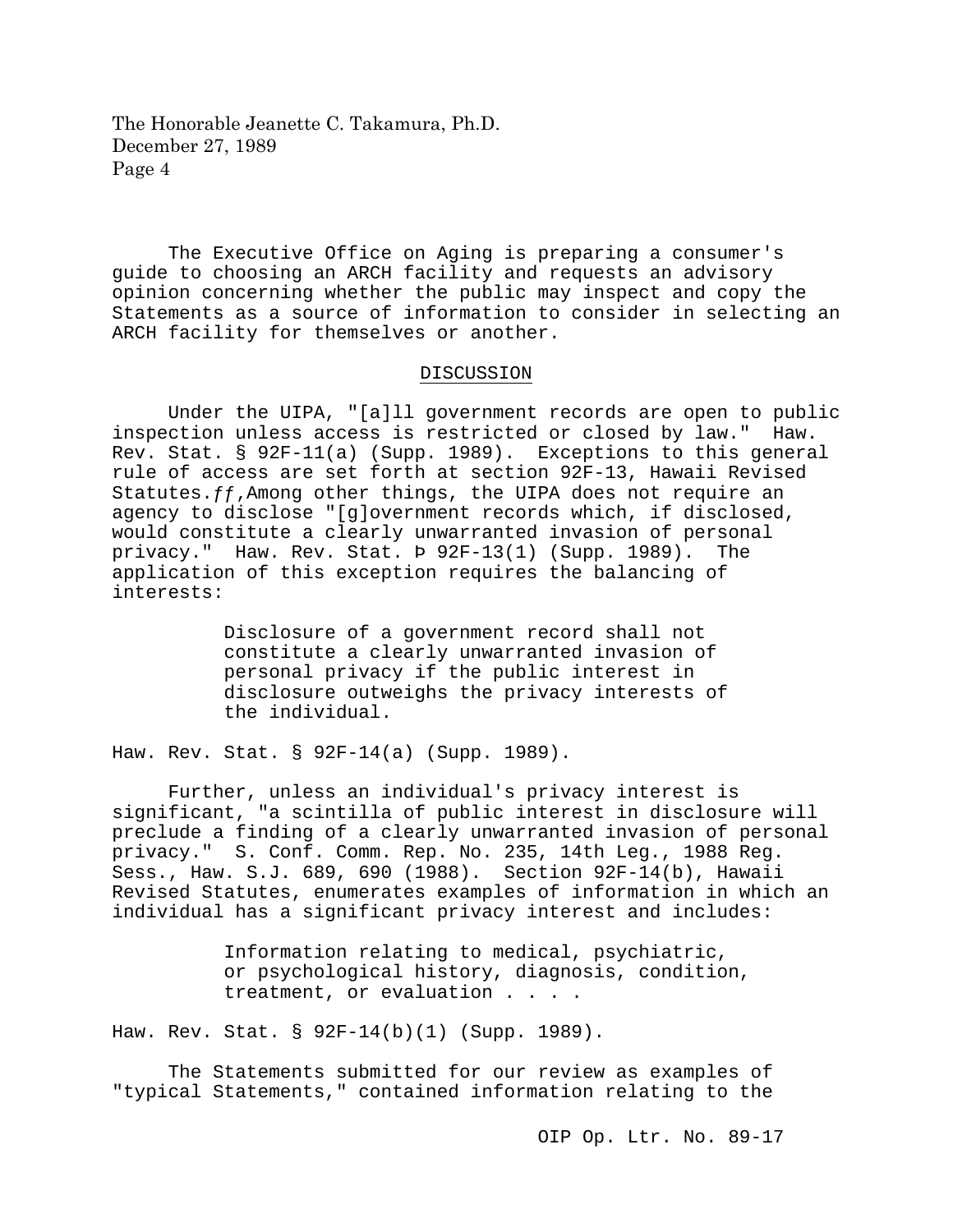medical history, condition, or treatment of identified residents. In the absence of a strong public interest in disclosure, information which would identify a particular ARCH resident's medical history, treatment, or condition should be deleted from these records before the public is permitted to inspect same. In the vast majority of cases, this may be accomplished by deleting that resident's name, unless the medical information is of a nature that would allow the identification of a particular resident. We do not believe that there is any strong public interest that would be furthered by the disclosure of this information based upon the facts presented here. The disclosure of other information concerning the ARCH's compliance with Department regulations as contained in the Statements would not "constitute a clearly unwarranted invasion of personal privacy" under the UIPA. $ff$ , The UIPA also does not require an agency to disclose "[g]overnmen It records that, by their nature, must be confidential in order for the government to avoid the frustration of a legitimate government function." Haw. Rev. Stat. §92F-13(3) (Supp. 1989). Senate Standing Committee Report No. 2580, dated March 31, 1989, indicates that among other government records, "[r]ecords or information compiled for law enforcement purposes" need not be disclosed if such disclosure would result in the frustration of a legitimate government function.

Like section 92F-13(3), Hawaii Revised Statutes, Exemption 7 of the Federal Freedom of Information Act, 5 U.S.C. § 552, also protects "records or information compiled for law enforcement purposes," and thus, provides useful guidance in applying section 92F-13(3), Hawaii Revised Statutes. Federal courts have interpreted Exemption 7 in such a manner that federal agencies with civil law enforcement functions may claim its protection. See, e.g., Rural Housing Alliance v. Department of Agriculture, 498 F.2d 73 (D.C. Cir. 1974). Likewise, we conclude that the Department, which is charged by statute with the enforcement of regulations affecting ARCH facilities, may claim the protection of the UIPA's provisions concerning "records or information compiled for law enforcement purposes" set forth in the Senate Standing Committee Report. However, under the UIPA, such records or information are not protected per se. Rather, their disclosure must also "frustrate a legitimate government function." S. Stand. Comm. Rep. No. 2580, 14th Leg., 1988 Reg. Sess., Haw. S.J. 1093, 1095 (1988).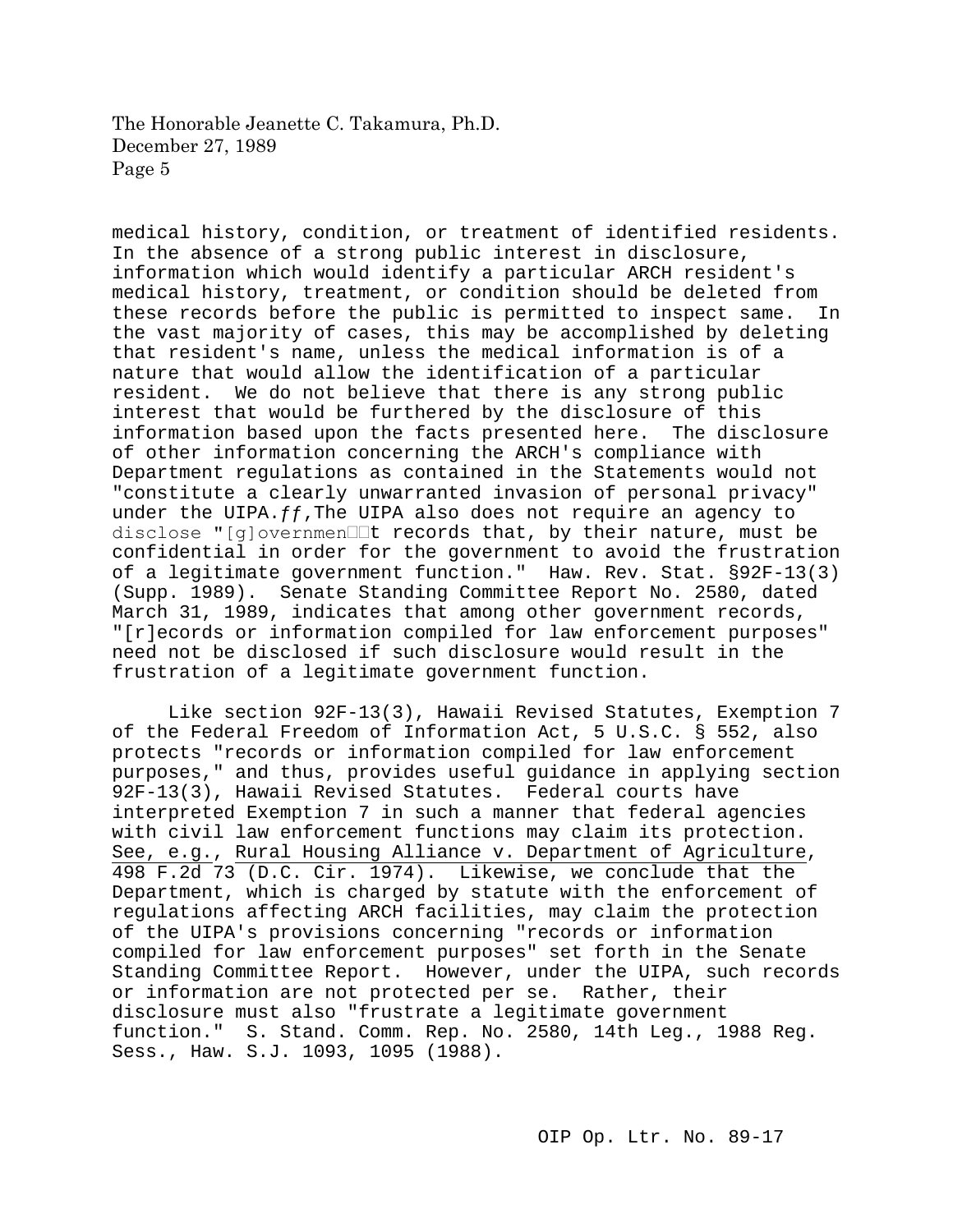Under Exemption 7, law enforcement records are protected only to the extent that disclosure would cause one of six specified harms enumerated in the exemption. Specifically, records or information compiled for law enforcement purposes are protected to the extent that disclosure:

> (A) could reasonably be expected to interfere with enforcement proceedings, (B) would deprive a person of a right to a fair trial or an impartial adjudication, (C) could reasonably be expected to constitute an unwarranted invasion of personal privacy, (D) could reasonably be expected to disclose the identity of a confidential source, including a State, local, or foreign agency or authority or any private institution which furnished information on a confidential basis, and, in the case of a record or information compiled by criminal law enforcement authority in the course of a criminal investigation or by an agency conducting a lawful national security intelligence investigation, information furnished by a confidential source, (E) would disclose techniques and procedures for law enforcement investigations or prosecutions, or would disclose guidelines for law enforcement investigations or prosecutions if such disclosure could reasonably be expected to risk circumvention of the law, or life of physical safety of any individual;

5 U.S.C. § 552(b)(7) (1988).

With respect to Exemption (7)(A), when this provision was amended in 1974, the sponsoring Senator explained that without the 1974 amendments, which substituted "investigatory records" for "investigatory files":

> Such information as meat inspection reports, civil rights compliance information and medicare nursing home reports will be considered exempt under the seventh exemption.

Thus, in Goldschmidt v. United States Department of Agriculture, 557 F. Supp. 274 (D.D.C. 1983) the U.S. District Court for the District of Columbia concluded that inspection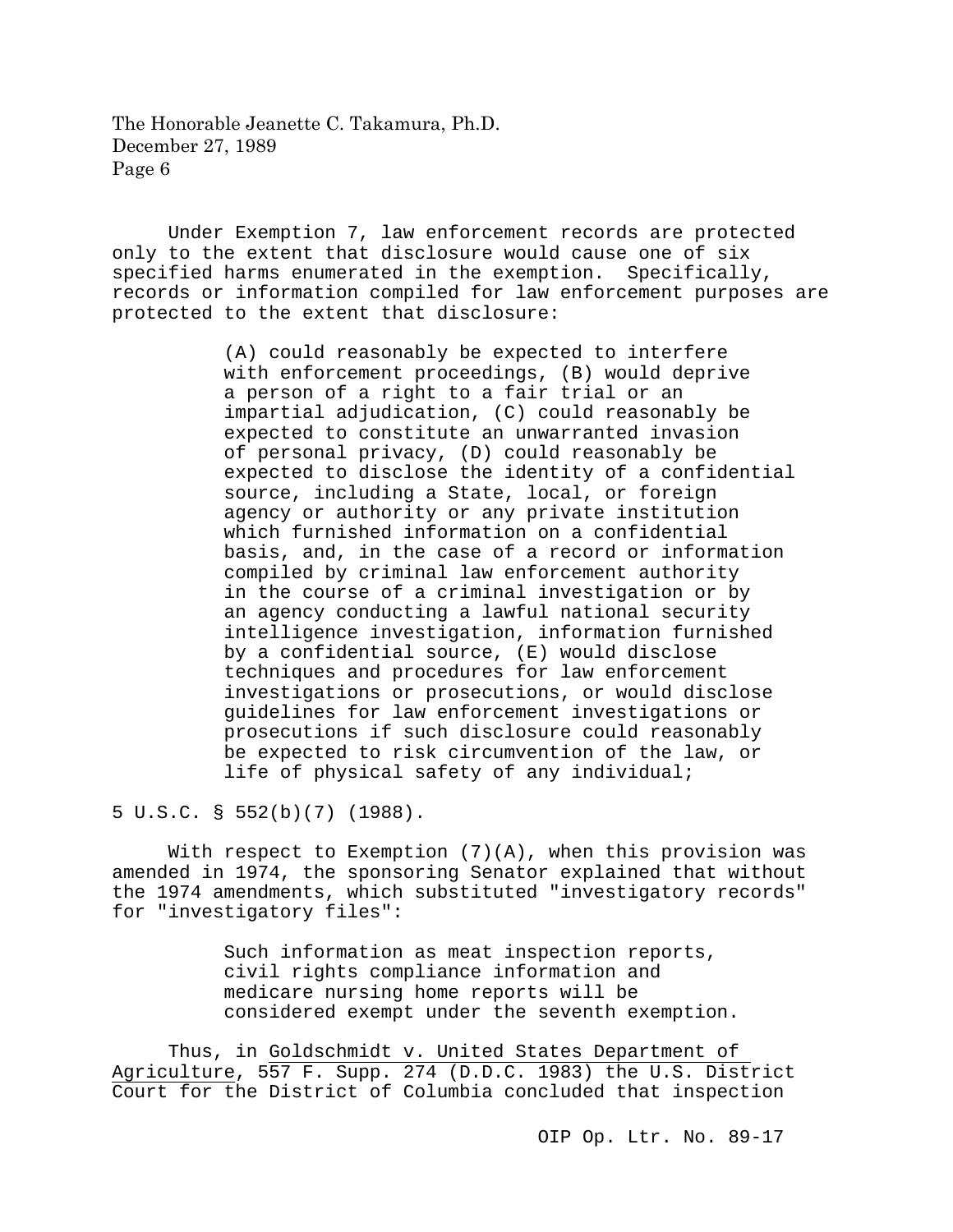reports listing conditions in meat or poultry plants that an inspector believed in violation of applicable laws and regulations were not protected from disclosure under Exemption 7. In Goldschmidt, the court noted that the purposes behind Exemption 7(A) did not apply to the inspection reports, reasoning:

> No potential target of investigation or enforcement action seeks access to information not in its possession. The Department does not argue that the meat or poultry establishment is unaware of the conditions noted in the [report], or that disclosure of the [report] would somehow lead to alteration or destruction of evidence.

Goldschmidt, 557 F. Supp. at 277 (emphasis added).

Similarly, other authorities have concluded that Exemption 7(A) will generally not afford protection where the target of the investigation has possession of or submitted the information in question. See, e.g., Wright v. OSHA, 822 F.2d 642, 646 (7th Cir. 1987); Campbell v. HHS, 682 F.2d 256, 262 (D.C. Cir. 1982). Other courts have ruled that "interference" has been established where, for example, the disclosure of the information could prevent the government from obtaining such data in the future. See, e.g., Nishnic v. Dept. of Justice, 671 F. Supp. 776, 794 (D.D.C. 1987) (disclosure of information would have chilling effect on sources who are employees of requester). This exemption has also been properly invoked when disclosure would enable the target of an investigation to elude detection. See Moorfield v. Secret Service, 611 F.2d 1021, 1026 (5th Cir. 1980), cert. denied, 449 U.S. 909 (1980). Indeed, one of the principal purposes behind Congress' adoption of Exemption 7(A) was to "prevent a litigant from utilizing FOIA to obtain premature access to the evidence and strategy to be used by the Government" in a law enforcement proceeding. Fedders Corp. v. F.T.C., 494 F. Supp. 325, 329 (D.C. N.Y. 1980).

Finally, a case under the State of Michigan's public records law, one factually similar to the question presented here, lends additional support to our legal conclusion. In Citizens for Better Care v. Reizen, 215 N.W.2d 576 (Mich. App. 1974), appeal denied, 219 N.W.2d 60 (1974), a public interest group sought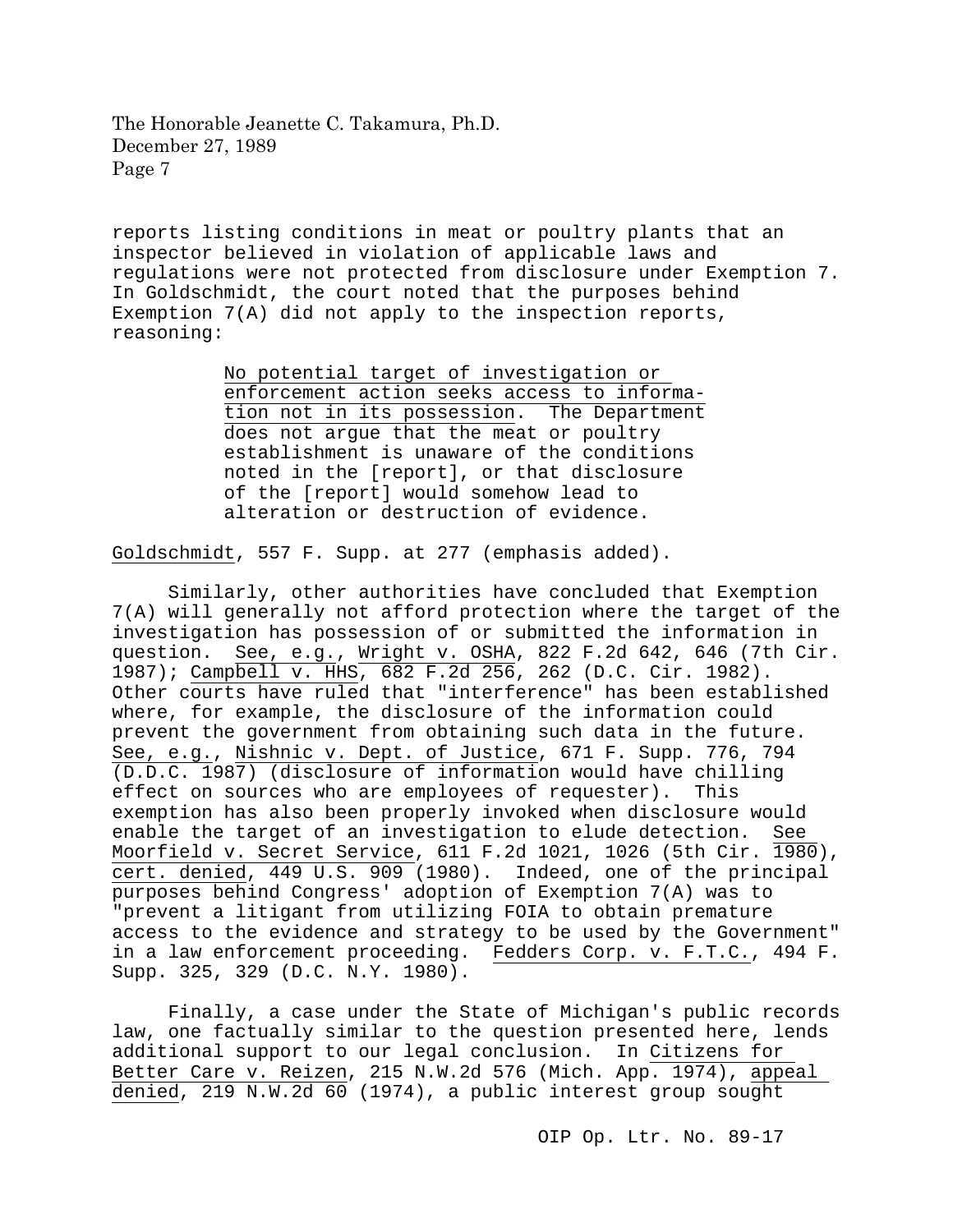access to "facility evaluation reports" prepared by the State's Department of Public Health as part of its inspection of nursing<br>homes which were under consideration for license renewal. The homes which were under consideration for license renewal. evaluation reports before the court in Reizen determined whether a nursing home was in compliance with rules and codes regarding sanitation, diets, and general care of patients. The Department of Public Health in Reizen asserted that the evaluations were protected from disclosure under an exemption to the public records law for "investigatory material compiled or used for regulatory or law enforcement purposes" and for "intra-agency memoranda." The Reizen court, while ordering the deletion of information that would identify patients in such facilities, also held that the remainder of the reports were subject to public inspection, reasoning:

> The inapplicability of both these exceptions rests on the fact that both the field and facility evaluation reports are sent by the Deprtment to the regulated nursing homes shortly after such reports are completed. Thus, the very information which defendants seek to shield from the public view is in the possession of those persons regulated, on behalf of the public, by the defendants. Under these circumstances, there can be no meritorious claim that the defendant agency is either protecting the integrity of its policy-making process or seeking to prevent the premature discovery, by the nursing homes, of information gathered for enforcement purposes.

Reizen, 215 N.W.2d at 584 (emphasis added).

Based upon federal and state case law, we conclude that the need for secrecy concerning the Statement compiled by the Department as part of a routine inspection disappears when a copy of the Statement itself is in the possession of the ARCH facility that is the potential target of an enforcement action. Like the court in Goldschmidt, we do not see how public disclosure of these records would compromise a law enforcement investigation, deter the government from obtaining similar information in the future, or allow the target of the investigation to elude detection where, as here, that target is in possession of a copy of the law enforcement record.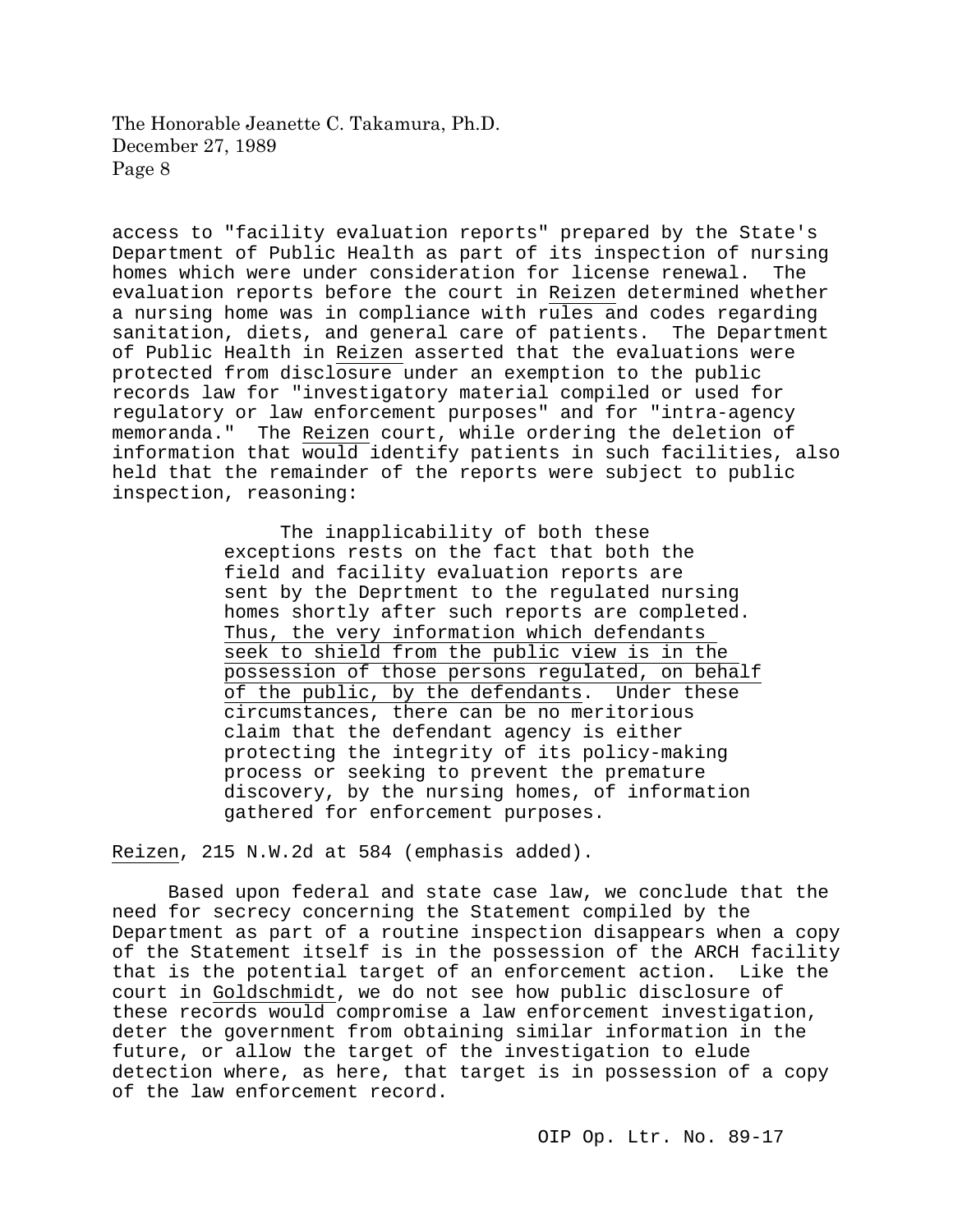Although not essential to our conclusion, we further observe that the elderly are an increasingly growing segment of Hawaii's population and that consumer interest among this segment of our society concerning programs that serve their physical, economic, and social needs is at a zenith. There is significant public interest in the track record of institutions which care for the elderly and whether they have complied with laws that protect the health, safety, and welfare of the aged.

Accordingly, we conclude that although the Statements compiled by the Department concerning ARCH facilities are "records or information compiled for law enforcement purposes," their disclosure would not "frustrate a legitimate government function" under the UIPA. We do not mean to suggest by this conclusion where other factors mentioned in Exemption 7(B)-(F) of FOIA are present, that these or similar law enforcement records would not be protected under section 92F-13(3), Hawaii Revised Statutes. We merely conclude that those circumstances do not appear to be present as to the Statements provided for our review.

The UIPA also does not require an agency to disclose "[g]overnment records which, pursuant to state or federal law . . . are protected from disclosure." Haw. Rev. Stat. § 92F-13(4) (Supp. 1989). Our research could find no state statute which declares that the information contained in the Statements is confidential. However, we would advise you to consult federal laws affecting ARCH facilities which might provide some measure of protection to these records or the information which they contain.

#### CONCLUSION

The Statements compiled by the Department concerning ARCH facilities' compliance with licensing laws enacted to protect the health and safety of residents of such facilities are public, except for those portions that are protected from disclosure<br>under section 92F-13(1), Hawaii Revised Statutes. In this under section 92F-13(1), Hawaii Revised Statutes. situation, there is no strong public interest that would be served by disclosure of information concerning a particular resident's medical history, condition, or treatment and therefore, we conclude that disclosure of this information would constitute "a clearly unwarranted invasion of personal privacy"